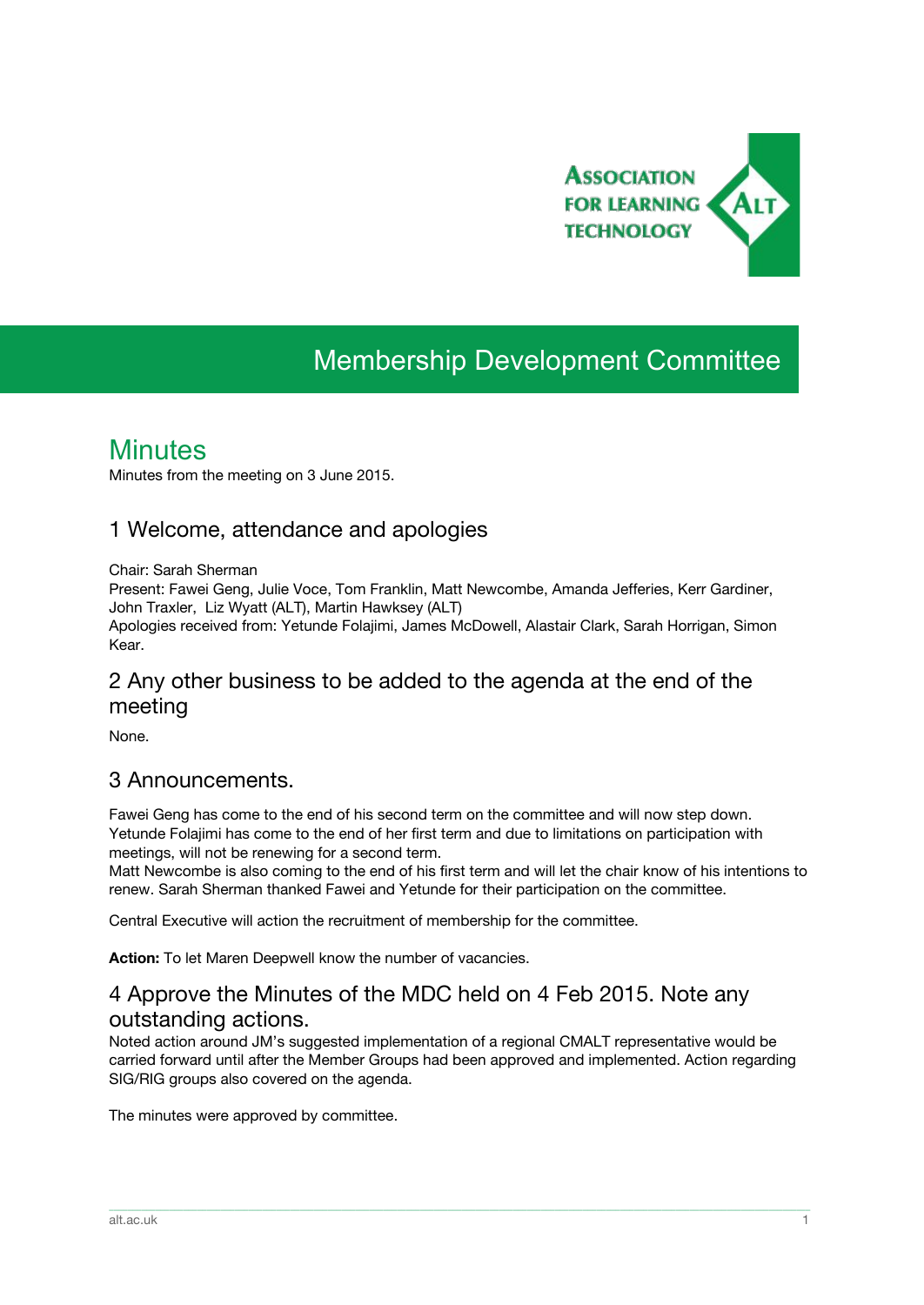## 5 Membership report

LW presented an overview of membership report. SIG sessions are being finalised for the Annual Conference. Noted if there was any particular interest from the committee to contribute to these to contact Liz Wyatt. Noted an update to the Membership signup pages on the ALT website and improved navigation and layout for the membership pages generally. This includes listing of Organisational members. Noted that membership for Associate and CMALT candidates have been very good in Q1 2015. Of the Organisational members who have not renewed, this is largely financial with some impacted by mergers.

Report noted by committee.

## 6 CMALT updates

LW presented the CMALT updates including the launch of the CMALT Portfolio Review and the increase in group registrations for CMALT. In quarter 1 CMALT saw 91 candidates register for the scheme, 92 candidates registered in total in 2014.

JV noted concern with the length of time for feedback from assessors and whether there would be a new recruitment of lead assessors particularly with increased recruitment.

LW noted concerns. Consideration will be given for the increased frequency of assessment and this will be covered by the new assessor group and also a programme of webinars for assessor training and an update to the guidelines later in the year.

#### 7 SIG and Members Groups update

SS outlined proposal for SIG and new Member Groups and presented the Report, SIG Policy and Members Group Policy.

The committee were all in agreement for the new SIG and Member groups to be approved.

Recommendation: Policies and report are passed to Trustees with the recommendation to approve.

### 8 Events report

Report noted by the committee.

#### 9 Communications and web report

MH gave an overview of current website and communication developments and noted inclusion of the CMALT Holders List. The Committee highlighted the inclusion of lead assessors and searching by institution would be a welcome addition. MH highlighted related work supporting OER15 was a great opportunity to continue ALT infrastructure development and in particular capacity to award Open Badges which might be considered as part of CMALT certification.

\_\_\_\_\_\_\_\_\_\_\_\_\_\_\_\_\_\_\_\_\_\_\_\_\_\_\_\_\_\_\_\_\_\_\_\_\_\_\_\_\_\_\_\_\_\_\_\_\_\_\_\_\_\_\_\_\_\_\_\_\_\_\_\_\_\_\_\_\_\_\_\_\_\_\_\_\_\_\_\_\_\_\_\_\_\_\_\_\_\_\_\_\_\_\_\_\_\_\_\_\_\_\_\_\_\_\_\_\_\_\_\_\_\_\_\_\_\_\_\_\_\_\_\_\_\_\_\_\_\_\_\_\_\_\_\_\_\_\_\_\_\_\_\_\_\_\_\_\_\_\_

#### 10 International matters

Covered under item 7. New Members Groups.

#### 11 Items referred to and from other ALT committees None.

#### 12 Items to be reported to the Central Executive Committee

- 1. The approval of the SIG Groups and Membership Groups report and policies
- 2. 2 vacancies on the committee to be announced